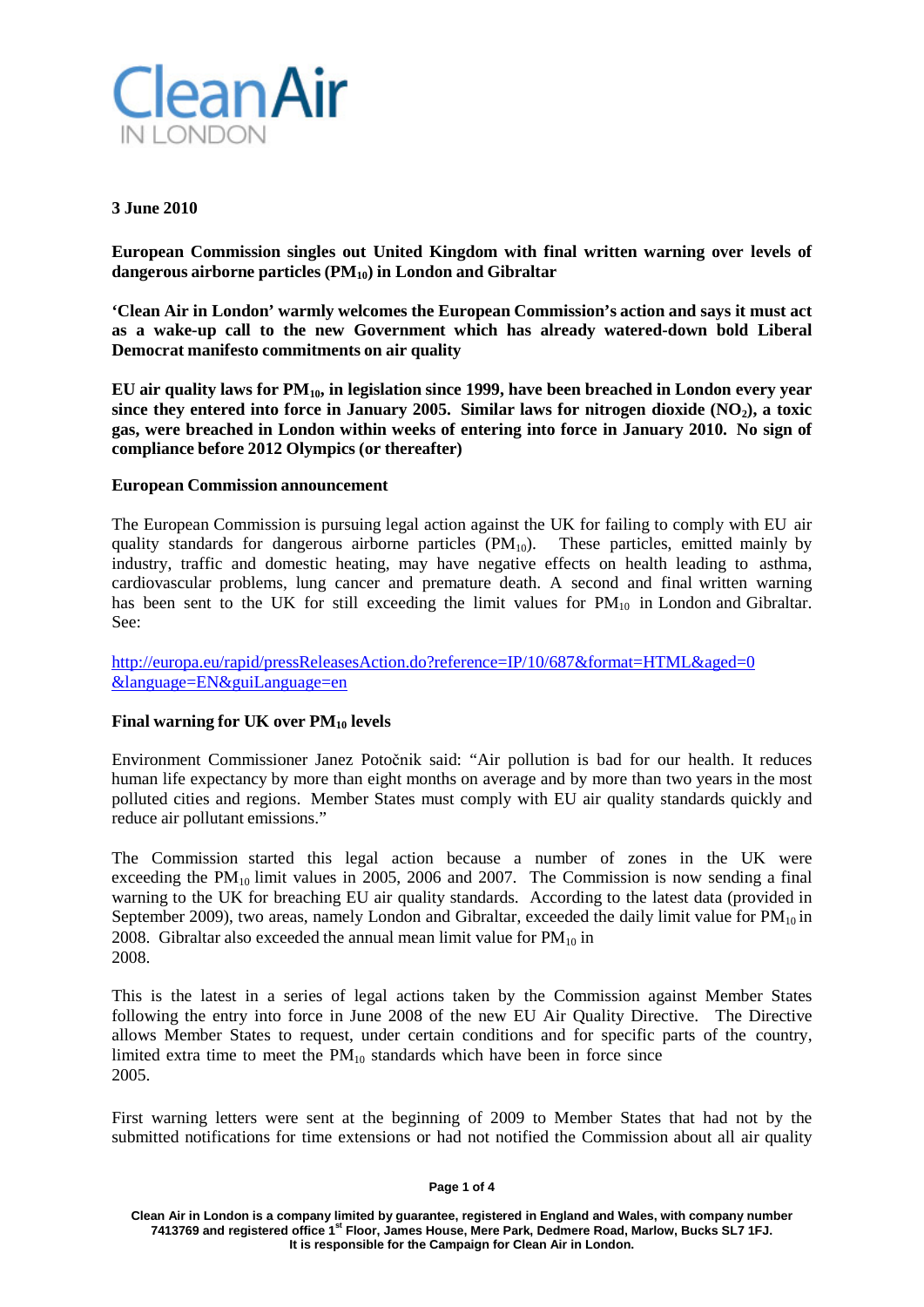

zones exceeding the limit values for  $PM_{10}$ . As a result, most Member States involved submitted notifications for a time extension.

The UK submitted an exemption request for eight zones including London. However, the Commission did not consider the exemption justified, as seven out of the eight zones already complied with the limit values. For London, the Commission considered that the UK had not shown that compliance with the daily  $PM_{10}$  limit value would be achieved by the time the exemption period expired in 2011. The UK has recently sent a further exemption request for London, which is still under assessment. However, given that zones still exceed the  $\overline{PM}_{10}$  limit values, the Commission is sending the UK a final warning (Case number: 2008/2205). If the UK fails to take the necessary measures to comply with the legislation, the Commission could refer the case to the European Court of Justice.

## **Quotes**

Simon Birkett, Founder of the Campaign for Clean Air in London, said:

"The Campaign for Clean Air in London (CCAL) warmly welcomes the European Commission's much needed escalation of legal action against the UK for continuing to breach air quality laws that have been in legislation since 1999 and required to be met since January 2005.

"It is only surprising that the Commission has patiently waited more than 16 months to move from the first to the second stage of legal action. In future, it must escalate action much faster since UK government's seem to understand nothing else.

"The dying act of the last Government, on 3 May 2010, was to reapply for a time extension until 2011 to comply with air quality laws for dangerous airborne particles when it must have known its new case is based on little more than the assertion "we expect to comply by 2011" (with the new Government, the Mayor and the European Commission set to take the blame when the UK breaches this standard in London in late 2011 as it surely will). Ridiculously, for example, the Government's plan (lodged on 3 May) assumed that: Phase 3 of the low emission zone (LEZ3) will be postponed until 2012 (i.e. pre-judging a consultation on a planned measure); and the western extension of the congestion charge zone (WEZ) will remain (i.e. not pre-judging a consultation on the removal of a successful existing measure on which the Mayor has (rashly) 'staked his colours'). CCAL will be urging the Commission to reject the UK's reapplication.

"Will the new Government continue to claim litigation privilege to stop the disclosure of redacted sections of ministerial briefing papers after rulings by the Information Commissioner's Office and more recently the Information Tribunal? Even the Government admits that those redacted sections, if disclosed, could undermine its ability to defend itself against the Commission's legal action which has been escalated today. What is the Government hiding?

"The Mayor of London is no better: his draft Air Quality Strategy is riddled with wishful thinking; and he continues deliberately to take backward steps on air quality, particularly in respect of transport, when rapid leaps forward are required. In that respect, for example, the removal of the WEZ would be a 'double whammy' because air quality will worsen and Transport for London will lose over £55m of net income. The best thing the Mayor has done on air quality is to tell us the scale of the problem - 4,300 premature deaths per year in London due, at least in part, to long-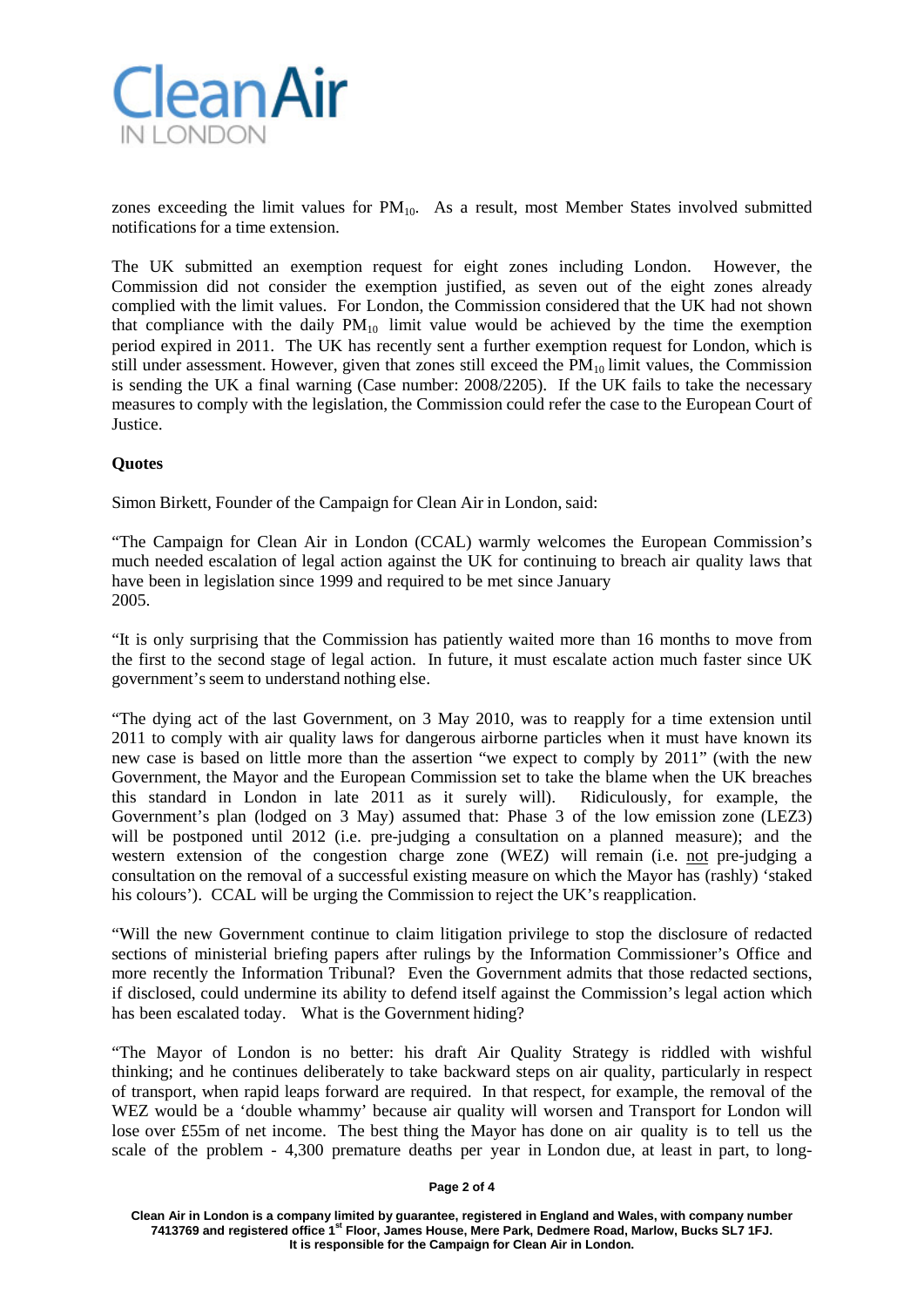

term exposure to dangerous airborne particles. And he still refuses to say how that number is calculated or release ward by ward and borough by borough breakdowns as CCAL has requested under Freedom of Information rules. Why has the Mayor quietly extended the deadline for responses to his draft Air Quality Strategy from 20 June to 23 July 2010?

"The Commission's action is a welcome warning shot across the bows of the incoming coalition Government that committed weakly, in its coalition document, to "work towards full compliance with European Air Quality standards" i.e. without acknowledging any responsibility for complying with these laws and with no deadline specified. At least the Liberal Democrat manifesto had said "We will aim to fully meet European air quality targets by 2012". Where are those bold words now?

"Let's not forget either that the UK breached air quality standards for nitrogen dioxide  $(NO<sub>2</sub>)$ , a toxic gas, for a whole year in London within weeks of the 1999 standard entering into legal force in January 2010.

"We need: the Government to respond immediately by publishing national and regional estimates for the number of premature deaths due to long-term exposure to dangerous airborne particles (as the House of Commons cross-party Environmental Audit Committee demanded in March this year); and the Government and the Mayor to introduce urgently meaningful measures that will tackle a problem causing more early deaths than alcoholism, obesity or passive smoking. Action now would have the added benefit of kick-starting green industries.

"We have only UK political leaders to blame for: today's final written warning from the European Commission; and the wasteful prospect, in due course after Court action, of unlimited lump sum and daily fines that could total £300 million."

ENDS

# **Notes:**

1. The European Commission started infringement proceedings on 29 January 2009 against 10 Member States, including the United Kingdom, for failing to comply with the European Union's (EU's) air quality standard for dangerous airborne particles known as  $PM_{10}$ .

Full details of this legal action can be seen via the attached link:

[http://europa.eu/rapid/pressReleasesAction.do?reference=IP/09/174&format=HTML&age](http://europa.eu/rapid/pressReleasesAction.do?reference=IP/09/174&format=HTML&age%20d=0&language=EN&guiLanguage=en) [d=0&language=EN&guiLanguage=en](http://europa.eu/rapid/pressReleasesAction.do?reference=IP/09/174&format=HTML&age%20d=0&language=EN&guiLanguage=en)

2. UK reapplication for a time extension to comply with EU limit values for  $PM_{10}(3 \text{ May})$ 

[http://archive.defra.gov.uk/environment/quality/air/airquality/eu-int/eu-directives/airqual](http://archive.defra.gov.uk/environment/quality/air/airquality/eu-int/eu-directives/airqual-directives/notification.htm)[directives/notification.htm](http://archive.defra.gov.uk/environment/quality/air/airquality/eu-int/eu-directives/airqual-directives/notification.htm)

3. Full list of scores of UK cities that failed to meet in 2009 what became the annual mean legal limit for  $NO<sub>2</sub>$  from January 2010:

[http://uk-](http://uk-air.defra.gov.uk/data/exceedence?f_exceedence_id=E1&f_year_start=2009&f_year_end=2009&f_network_id=Array&f_group_id=4&f_region_reference_id=1&f_sub_region_id=9999&f_output=screen&f_parameter_id=NO2&action=exceedence3&go=Go)

#### **Page 3 of 4**

**Clean Air in London is a company limited by guarantee, registered in England and Wales, with company number 7413769 and registered office 1st Floor, James House, Mere Park, Dedmere Road, Marlow, Bucks SL7 1FJ. It is responsible for the Campaign for Clean Air in London.**